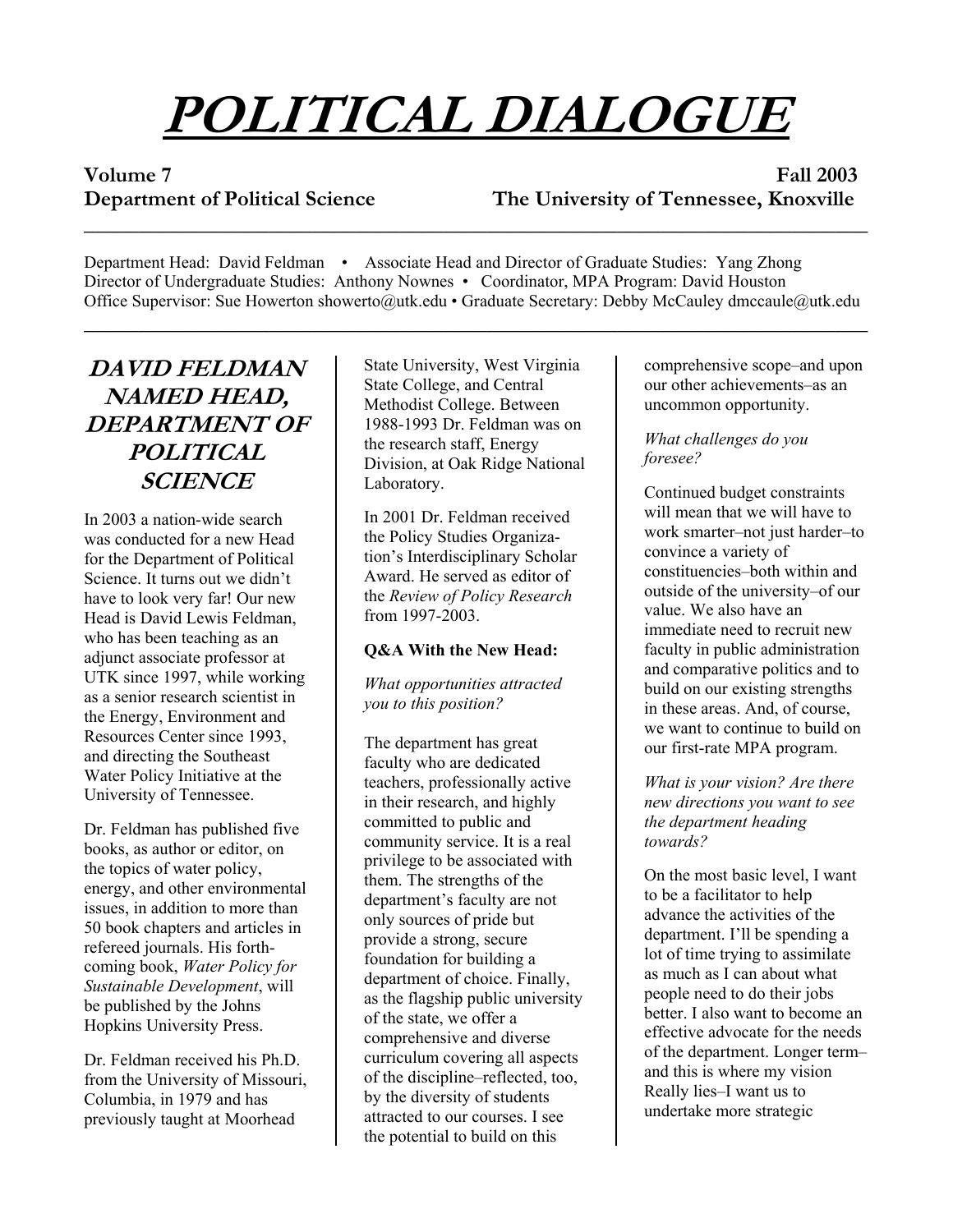planning–to step back and consider questions such as:

- Are we doing the best job we can to recruit the most promising undergraduate and graduate students?
- Can we do a better job leveraging external funds to support our research and facilitate travel and other professional opportunities leading to publication and to the advancement of the department's reputation?
- Are we taking full advantage of available opportunities to perform effective service for the community and the state at-large?
- Have we defined our comparative strengths, and are we doing a sufficient job of making the university community aware of our capabilities?

# **PROMOTIONS AND NEW APPOINTMENTS**

Professor Yang Zhong has been appointed Associate Head of the Department. He also was promoted to full Professor this month.

Two new lecturers have been hired to provide more course offerings for our undergraduates.

William Andrew Jennings, who is completing a Ph.D. from the University of South Carolina, will teach Introduction to

Political Science, Political Change in Developing Areas, and Black African Politics this fall. His research interests are in regional integration in Southern Africa and he has considerable experience in teaching and conducting research overseas most recently in South Africa, the Republic of Korea, and Cameroon.

Nathan Zook is completing a Ph.D. from Indiana University and previously taught at Towson State University in Maryland. He will be teaching the honors section of American Government, Popular Culture and American Politics, and Congress this fall. Mr. Zook's research interests include the role of human rights groups, social movements, and the media in American foreign policy, and the mobilization of faith-based and human rights groups.

This year the department will be conducting searches to fill positions in comparative politics and public administration.

### **MPA PROGRAM NEWS**

After 11 years of service as Coordinator of the MPA program, David Folz has decided to relinquish those duties to spend more time on his research agenda and to complete his book on local government management. David Houston has agreed to take over as MPA Coordinator, effective this fall.

During his tenure as Coordinator, the UT MPA

#### Page 2 Political Dialogue

became a nationally ranked program and increased its ranking during the two national surveys of graduate programs in public administration and public affairs conducted by US News in 1998 and 2001. For the first time in school history, the UT MPA also obtained full accreditation by the National Association of Schools in Public Affairs and Administration (NASPAA) in August 2002, a distinction the program will enjoy until the 2008-2009 academic year, as long as it continues to abide by the findings of its self-study process and NASPAA standards.

Dr. Folz also was instrumental in establishing a UT Chapter of Pi Alpha Alpha (PAA), the national public administration honor society. Since it was established in 1997, the UT Chapter of PAA has inducted 27 distinguished UT MPA studentscholars.

According to Dr. Folz the program's greatest accomplishment during his time as Coordinator is the graduation of 87 students with MPA degrees, each of whom represents the finest qualities of the Volunteer Spirit in their commitment to the professional and ethical practice of public administration. One measure of the success of the UT MPA program is that its graduates are highly sought after by employers: since 1992, 99% of MPA students obtained employment either before or within three months of graduation. Dr. David Houston will assume the duties of MPA Coordinator in August 2003.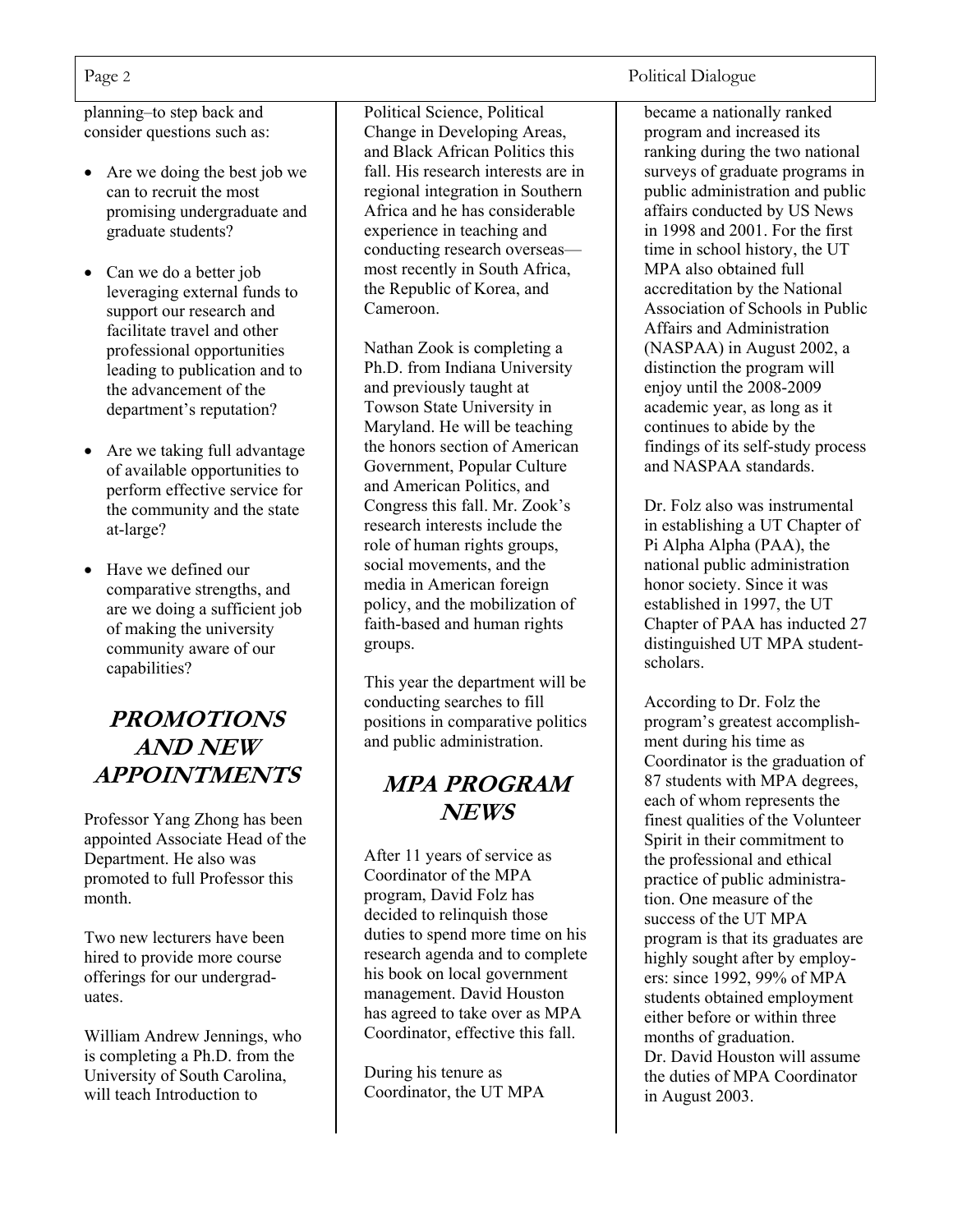# **STUDENT NEWS**

#### **Tennessee Legislative Internships**

The Tennessee Legislative Internship Program is based in the Department of Political Science. Through this program University of Tennessee students serve as interns for the Tennessee State Legislature. If you are interested, please inquire in the Department office.

### **Legal Studies**

Legal Studies is an interdisciplinary major within the College of Arts and Sciences. Drawing on faculty and coursework in political science, sociology, psychology, journalism, history and other disciplines, the Legal Studies program seeks to attract students interested in exploring the ways in which law and legal institutions shape and are shaped by values, behavior, communications patterns, and organization of social, economic, and political systems.

If you are interested in learning more about the program, see Prof. John Scheb.

#### **Banquet Honors Outstanding Students and Professors**

The annual Pi Sigma Alpha/Pi Alpha Alpha event provides an opportunity for the department to recognize its outstanding students and for students to honor the professors who have been

instrumental in their success. This year's reception was held on April 21 at the Faculty Club, with Pi Sigma Alpha advisor Anthony Nownes presiding. The following students were inducted into Pi Sigma Alpha:

Reem M. Abdelrazek Natasha Bingham Austin J. Brosk Joshua James Carncross Joy Elizabeth Cecil Chaya Chandrasekaran Katherine Elizabeth Curlee Ashley Gillis Stephanie T. Horne Alexander Laird Michael A. Law David Christopher Lewis Sang J. Lim Candace E. Patton Thomas Alexander Sager Kristin A. Taylor Jennifer Vakili Elizabeth Vaughn Joshua Lynn Webb

Dr. Anthony Nownes was named Pi Sigma Alpha Professor and also received the PSGSO Professor of the Year award. Eric Smith won the David Mock Award for Outstanding Graduate Teaching.

Undergraduate awards, which carry with them scholarship funds, were awarded as follows:

The Ruth Stephens Award for outstanding performance and interest in the study of international relations and comparative politics was awarded to Catherine Anita Perry.

The Ruth Stephens Scholarship was awarded to David Christopher Lewis, Blake Reagan, and Kristin A. Taylor.

#### Page 3 Political Dialogue

The James O. and Minnie Elliott Memorial Scholarship recognizes high-ranking students in any field of political science. This year the scholarship was awarded to Joshua James Carncross, Stephanie Christiansen, and David Nathan Whitney.

The Arnett Elliott Award is named to honor a former colleague and is given to an undergraduate student for excellence in the study of political theory. This year's award was given to Alyson Kennedy and Vanessa Thomas.

The Vernon Iredell Scholarship was also named to honor a former colleague. This year's recipient is Adam Holland.

The Edgar Guenther Scholarship was awarded to Ashley Brooke Gillis.

#### **Pi Sigma Alpha Sponsors Forum on War in Iraq**

In order to assist the University community in understanding the ramifications of a possible war in Iraq, Pi Sigma Alpha sponsored an open forum in early March. At the forum, Political Science faculty members Michael Fitzgerald, Robert Gorman, and Donna Lee Van Cott, as well as Lt. Colonel Ronald E. Borden gave their views on the topic. Approximately 150 students and other members of the University community attended.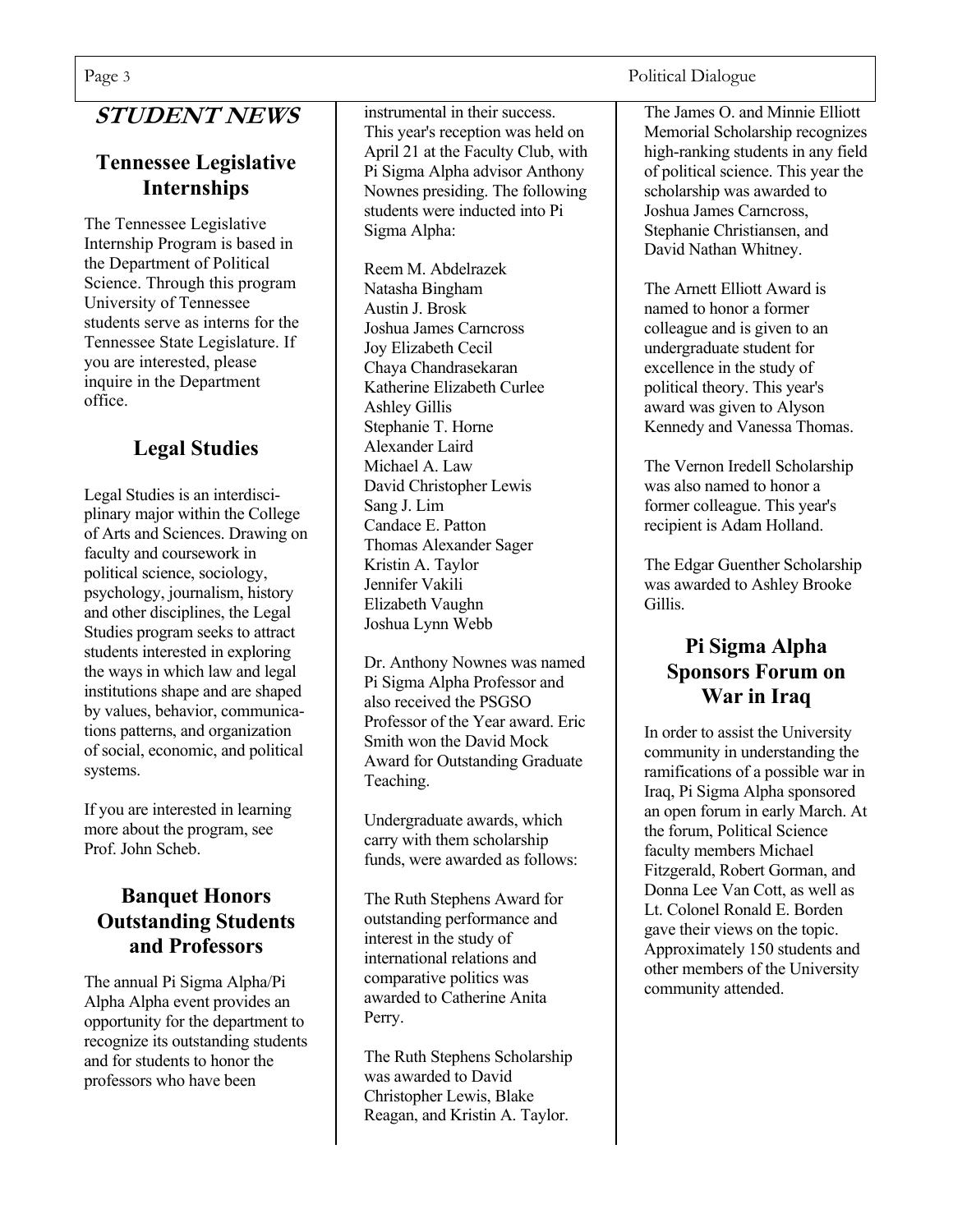#### **GRADUATE STUDENT NEWS**

#### **Ph.D.s, MPAs, and MAs Awarded**

The Department awarded doctoral degrees in Spring 2003 to John Barbrey, Greg Ryan and Han Gyu Lheem. A master's degree in Political Science also was awarded to Dan Terry.

The following students received master's degrees in Public Administration during the 2002-2003 academic year:

Michael Atnip, Andrea Baird, Macel Ely, Matthew King, Marea Herrington, Margaret Griffith, Mark Kelly, and Mary Beth Hickman, Kelly McGuire, Lyndsey Moseley.

Lyndsey Mosely was accepted as a participant in the Henry Institute for the Study of Christianity and Politics workshop entitled : "Pollsters and Parishioners," held at Calvin College, Grand Rapids, MI, from July 19-26, 2003.

Congratulations to all of you!

#### **Ph.D. Graduates Accept Teaching and Public Service Positions**

We are proud to announce that several of our recent graduates have accepted teaching and public service positions:

Claudia Bryant was appointed assistant professor at Western Carolina University.

Keith Clement was appointed assistant professor at the University of Western Florida.

John W. Barbrey was appointed visiting assistant professor at Armstrong Atlantic State University, in Savannah Georgia.

Greg Ryan has joined the U.S. Navy.

### **Where Are They Now?**

Our Political Science graduates have distinguished themselves in various professional careers:

MPA graduate Duane D. Gregg, a sergeant in the Army National guard, spent most of 2003 in Baghdad, where he specializes in water purification and fuel distribution.

1998 MA graduate Jennifer (Murray) Christenson joined the U.S. Embassy in Lusaka, Zambia in 2003. She previously was assigned to the Embassy in Panama City.

Political Science major Ayappa Bidanda will enter UCLA's master's program in public policy this fall, after serving two years as an award-winning participant with Teach for America in an inner city school in California. He also won \$16,000 on "Who Wants to be a Millionaire?"

### **PSGSO News**

The Political Science Graduate Student Organization elected new

Page 4 Political Dialogue

officers in 2002. Ole Forsberg will serve as president, Eric Smith will be Secretary and Representative for the Graduate Student Association, and Alissa Warters will be Treasurer and Representative to the Graduate Committee. Other offices will be filled when the PSGSO meets in the fall.

# **FACULTY NEWS**

# **Prof. Caprioli Studies Women and War**

In May Dr. Mary Caprioli was awarded a University of Tennessee Professional Development Award to help fund some of the data costs for an ongoing project entitled "Gender Equality and State Behavior Internationally." The most labor-intensive aspect of the project entails building a database on states' first use of force during militarized interstate disputes.

During the summer Dr. Caprioli worked as a consultant for the World Bank, providing research and analysis on the topic of "Gender Equality and Civil Wars." This project analyzes the effect of gender inequality on the likelihood of a state experiencing civil war.

Dr. Caprioli continues to serve as associate editor of *International Studies Perspectives* and as an advisory board member of the Minorities at Risk project.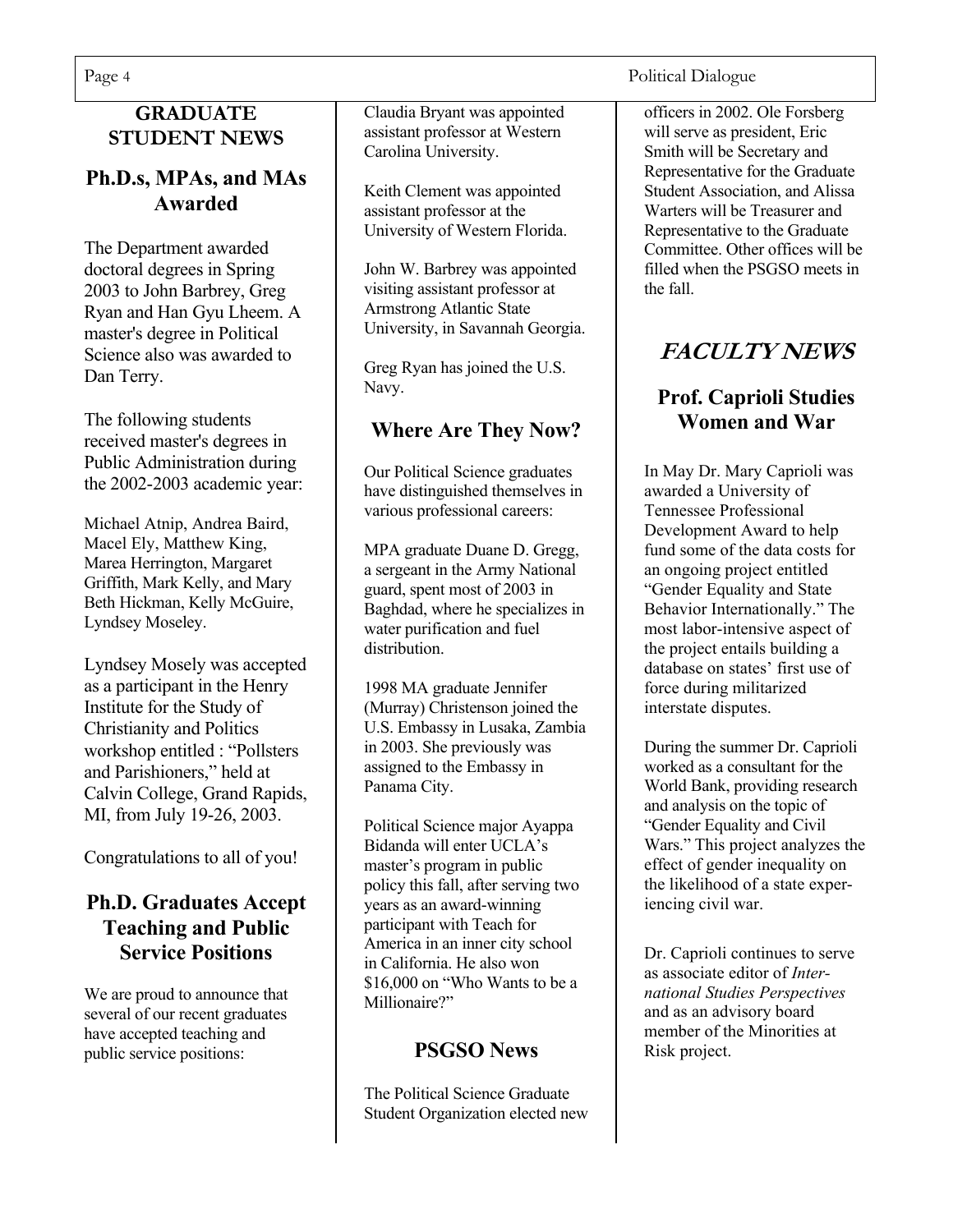#### **Courts and Attorneys Cite Professor Carcieri's Legal Analysis**

Professor Marty Carcieri's scholarly work was recently cited during court proceedings by justices and attorneys. His article "Bush v. Gore and Equal Protection," which appeared in the *South Carolina Law Review*  in 2001, was cited by the Indiana Supreme Court in January 2003. In March of this year his article "The Sixth Circuit and Grutter v. Bollinger: Diversity and Distortion," which appeared in the *Texas Review of Law and Politics* in 2002, was cited in *amicus curiae* briefs to the United States Supreme Court in March 2003.

#### **Prof. Cunningham Wins College Service Award**

Professor Bob Cunningham received one of the College of Arts and Science's Faculty Public Service Awards for 2002-2003. The award recognizes Professor Cunningham's "extraordinary contributions in outreach and public service to the community."

The award will be presented formally at a ceremony on September 29, and includes a \$1,000 grant for professional development.

**Professors Fitzgerald and Morgan Receive University-wide Teaching Awards Again!** 

The University of Tennessee National Alumni Association recognized two of our professors for their outstanding teaching. Professors Mike Fitzgerald and April Morgan both were recognized this year. It was the second time both of them have won this prestigious award. Congratulations!

#### **Professor Morgan Receives Global Studies Grant**

Professor April Morgan received an award from UT's Global Studies program that will enable her to study the relationship between supranationalism and globalization in regional and international organizations. This project is being developed as a journal article and, upon completion, will also form the basis of a lecture to Global Studies students. Prof. Morgan seeks to identify and measure continuity and change amid the hype of supranationalism and globalization, and explain the significance of both in terms of international law and organization.

Prof. Morgan presented a paper at the 2003 meeting of the International Studies Association on the potential rise of nuclear anxiety among college students after the events of September 11.

#### **Professors Scheb and Stephens Prepare New Texts**

Professor John Scheb is working with Professor Otis Stephens on an encyclopedia of civil rights and liberties, which

Page 5 Political Dialogue

will be published by Greenwood Press in 2005. Professor Scheb also is working on a new textbook on administrative law, to be published next year by **Wadsworth** 

#### **Professor Smith Retires**

Professor T. Alexander Smith retired at the end of the spring 2002 term. Professor Smith began his career at the University of Tennessee in 1968, immediately after receiving his PhD. from Ohio State University. He taught courses on comparative public policy, with particular focus on the countries of Western Europe, and published three books and more than a dozen articles on a variety of public policy issues.

#### **Professor Van Cott Presents Work on Andean Politics**

Professor Van Cott was invited to present her work on three occasions during the last year. She compared Andean and Mexican movements for "Chiapas: Current Dilemmas of the Conflict and Negotiation," sponsored by the Woodrow Wilson Center for Scholars at the Universidad Nacional Autónomo de México, in Mexico City, on October 30, 2002. She spoke on Bolivian politics at the International Development Research Centre in Ottawa, on October 28-29, 2002. And she presented research at a conference on "Informal Institutions and Politics in Latin America," co-sponsored by Harvard University and the Kellogg Institute at the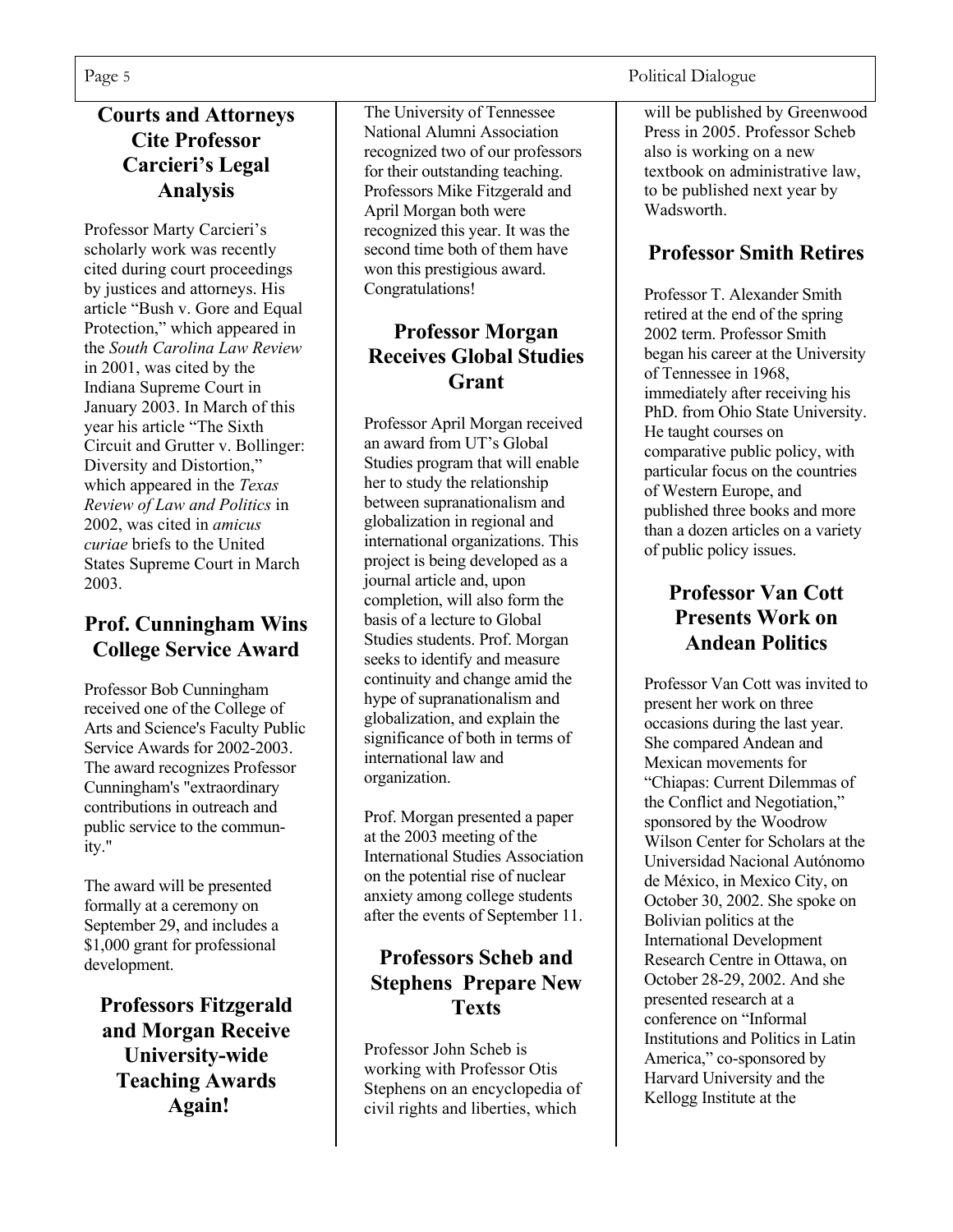University of Notre Dame, on April 24-25, 2003.

#### **Professor Zhong Hosts Chinese Studies Meeting, Presents Research on Chinese Politics**

Professor Yang Zhong organized and hosted the 16th Annual Meeting of the Association of Chinese Political Studies (USA) in Knoxville in early April 2003. The meeting included scholars from the United States, China, Taiwan and Hong Kong. During the meeting, Professor Zhong was elected president of the Association. His book, *Local Government and Politics in China: Challenges from Below*, was published by M.E. Sharpe in May 2003.

During the past year Professor Zhong presented his research on rural democracy and political culture in China at the Southeast Regional Conference of the Association for Asian Studies, at Jekyll Island, Georgia, January 17-19, 2003; at a panel discussion held at Florida Atlantic University, Miami, in April 2003; and at the Asian Studies program at the Illinois State University in April 2003.

Professor Zhong received two grants to assist him with his research: one from UT's SARIF fund, which enabled him to hire a graduate student researcher, and one from UT's Global Studies Committee, to support field research.

#### **FACULTY AND STUDENT PUBLICATIONS**

Caprioli. Mary. 2003. "Feminist IR Theory and Quantitative Methodology: A Critical Analysis." *International Studies Review*, forthcoming.

Caprioli. Mary. 2003. "Gender Equality and State Aggression: The Impact of Domestic Gender Equality on State First Use of Force." *International Interactions* 29(3): 195-215. Caprioli, Mary. 2003. Review of *The Aftermath: Women in Post-Conflict Transformation*, ed. by Sheila Meintjes, et al. In *Journal of Peace Research* 40(3).

Caprioli, Mary. 2003. Review of *Women & Civil War: Impact, Organizations, and Action*, ed. by Krishna Kumar. In *Journal of Peace Research* 40(3).

Caprioli, Mary (with Peter Trumbore). 2003. "Identifying Rogue States and Testing Their Interstate Conflict Behavior." *European Journal of International Relations* 9(3): 377-406.

Carcieri, Marty. 2003. "A Twenty First Century Intervention in the Trial of Socrates." *Classical Outlook* 80(4)(summer): 1-6.

Carcieri, Marty. "Aristotle," "Machiavelli," and "Plato." In John Scheb and Otis Stephens, eds. *Encyclopedia of Civil Rights and Liberties*, Greenwood Press, forthcoming in 2004.

Cunningham, Robert. 2003. "Pluralist Democracy: Balancing Publicity, Privacy, and Secrecy." *Administrative Theory and Praxis* 25(2): 299- 308.

Feldman, David L. forthcoming. "Covenants, Categorical Imperatives, and Stewardship Ethics: Are There Sound Alternatives to Utilitarianism for Water Resources Management?" In P. Friederici (ed.). *Moving Waters: The Colorado River and the West*. University of Arizona Press.

Feldman, David L. and Lindsay Moseley. Forthcoming. "Faith Based Initiatives and Environmental Sustainability: Reform Efforts in Appalachia." *Worldviews—A Journal of Environment, Philosophy, and Public Policy*.

Folz, David. "Service Quality and Benchmarking the Performance of Municipal Services" *Public Administration Review*, forthcoming.

Folz, David and Ed French. "Executive Behavior and Decision Making in Small U.S. Municipalities" *American Review of Public Administration*, forthcoming.

Folz, David (with Bruce Tonn and Jean Peretz). "Explaining the Performance of Mature Municipal Solid Waste Recycling Programs." *Journal of Environmental Planning and Management* forthcoming.

Morgan, April, co-editor. *Ethics and Global Politics*. Kumarian Press, forthcoming in 2004.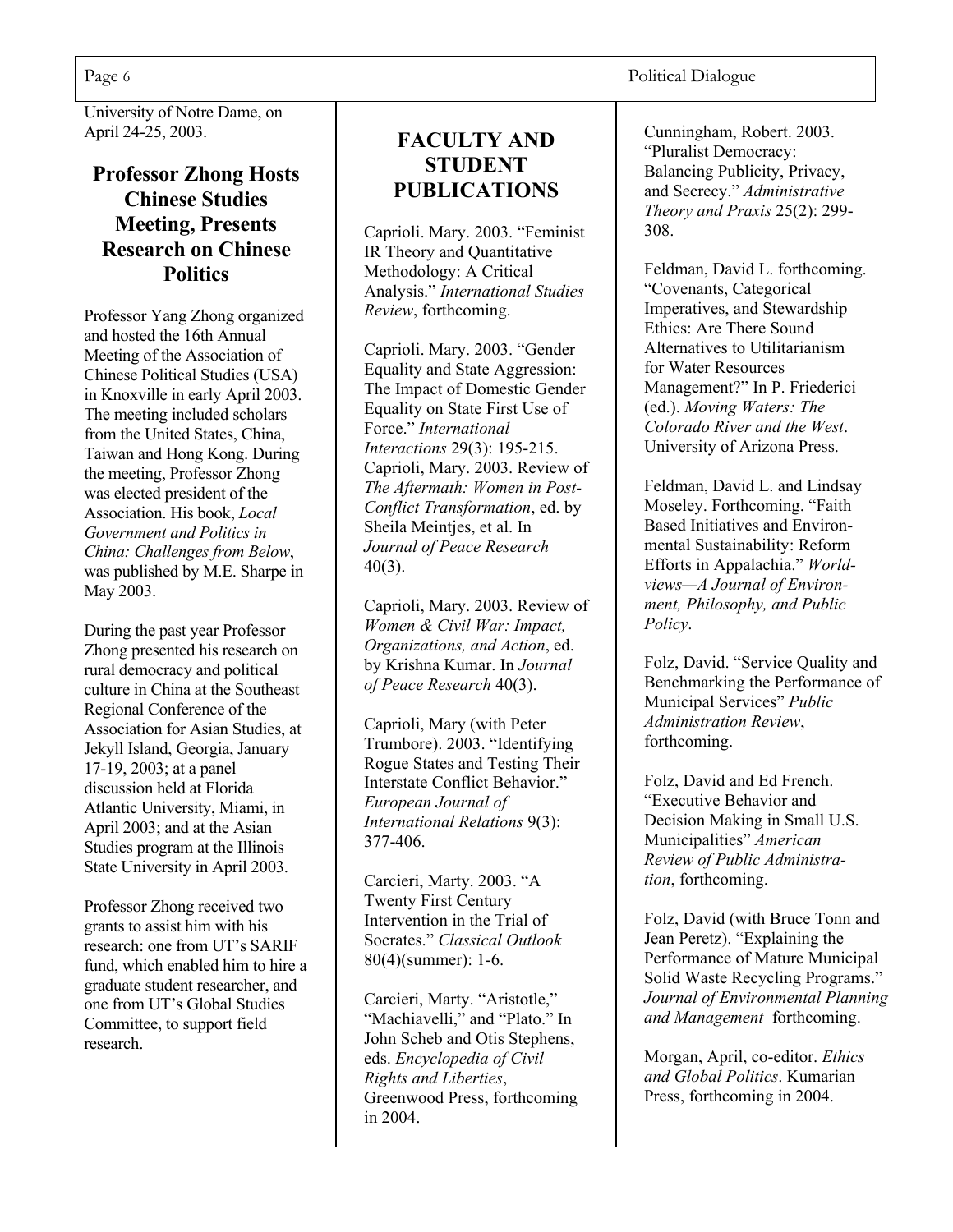| Page 7                                                                                                                |                                                                                          | Political Dialogue                                                                              |
|-----------------------------------------------------------------------------------------------------------------------|------------------------------------------------------------------------------------------|-------------------------------------------------------------------------------------------------|
| Morgan, April. 2003. "Toward a<br>Global Theory of Mind." Inter-<br>national Studies Perspectives                     | Reform: Venezuela in Comp-<br>arative Perspective." Latin                                | article. Latin American Res-<br>earch Review 38(2): 220-233.                                    |
| (November).                                                                                                           | American Perspectives 30(1):<br>49-70                                                    | Van Cott, Donna Lee. 2003.<br>"Institutional Change and                                         |
| Scheb, John and Otis Stephens,<br>eds. Encyclopedia of Civil<br>Rights and Liberties,<br>Greenwood Press, forthcoming | Van Cott, Donna Lee. 2003.<br>"From Exclusion to Inclusion:<br>Bolivia's 2002 Election." | <b>Ethnic Parties in South</b><br>America." Latin American<br>Politics and Society 45(2): 1-39. |
| in $2004$ .<br>Van Cott, Donna Lee. 2003.                                                                             | Journal of Latin American<br>Studies (November).                                         | Zhong, Yang. 2003. Local<br>Government and Politics in<br>China: Challenges from Below.         |
| "Andean Indigenous Move-<br>ments and Constitutional                                                                  | Van Cott, Donna Lee. 2003.<br>"Indigenous Struggle." review                              | M.E. Sharpe.                                                                                    |

#### **THE UNIVERSITY OF TENNESSEE, KNOXVILLE, PLEDGE/GIFT FORM**

Please make your tax deductible gift payable to The University of Tennessee or see below for payment by MasterCard or Visa. Questions may be directed to: Office of Development, 1609 Melrose Avenue, Knoxville, TN 37996-3551 or telephone (423) 974-2365.

| Name: $\qquad \qquad$                           | Home Tel.: $($                                                                |  |
|-------------------------------------------------|-------------------------------------------------------------------------------|--|
| Address:                                        |                                                                               |  |
| City:                                           | State:<br>Zip:                                                                |  |
| Employer:                                       |                                                                               |  |
|                                                 | MATCH MY GIFT! Enclosed is a completed matching gift form from my company.    |  |
| Please designate my gift for:                   |                                                                               |  |
|                                                 |                                                                               |  |
| Enclosed is my gift of \$                       |                                                                               |  |
|                                                 | I prefer to make my gift by MasterCard or Visa. (Complete information below). |  |
| Amount: $\frac{1}{2}$ Account #:                |                                                                               |  |
|                                                 | Expiration Date: (month/year) Daytime Phone: ()                               |  |
| Signature:                                      |                                                                               |  |
|                                                 |                                                                               |  |
|                                                 | I prefer to make a pledge of \$ Please bill me for \$ annually                |  |
| semi-annually quarterly, beginning the month of |                                                                               |  |
|                                                 |                                                                               |  |

The University of Tennessee, Knoxville, does not discriminate on the basis of race, sex, color, religion, national origin, age, disability, or veteran status in provision of educational opportunities or employment opportunities and benefits.

UT Knoxville does not discriminate on the basis of sex or handicap in its educational programs and activities, pursuant to requirements of Title IX of the Education Amendments of 1972, Public Law 92-318, and Section 504 of the Rehabilitation Act of 1973, Public Law 93-112, and the Americans with Disabilities Act of 1990, Public Law 101-336, respectively. This policy extends both to employment by and admission to the university.